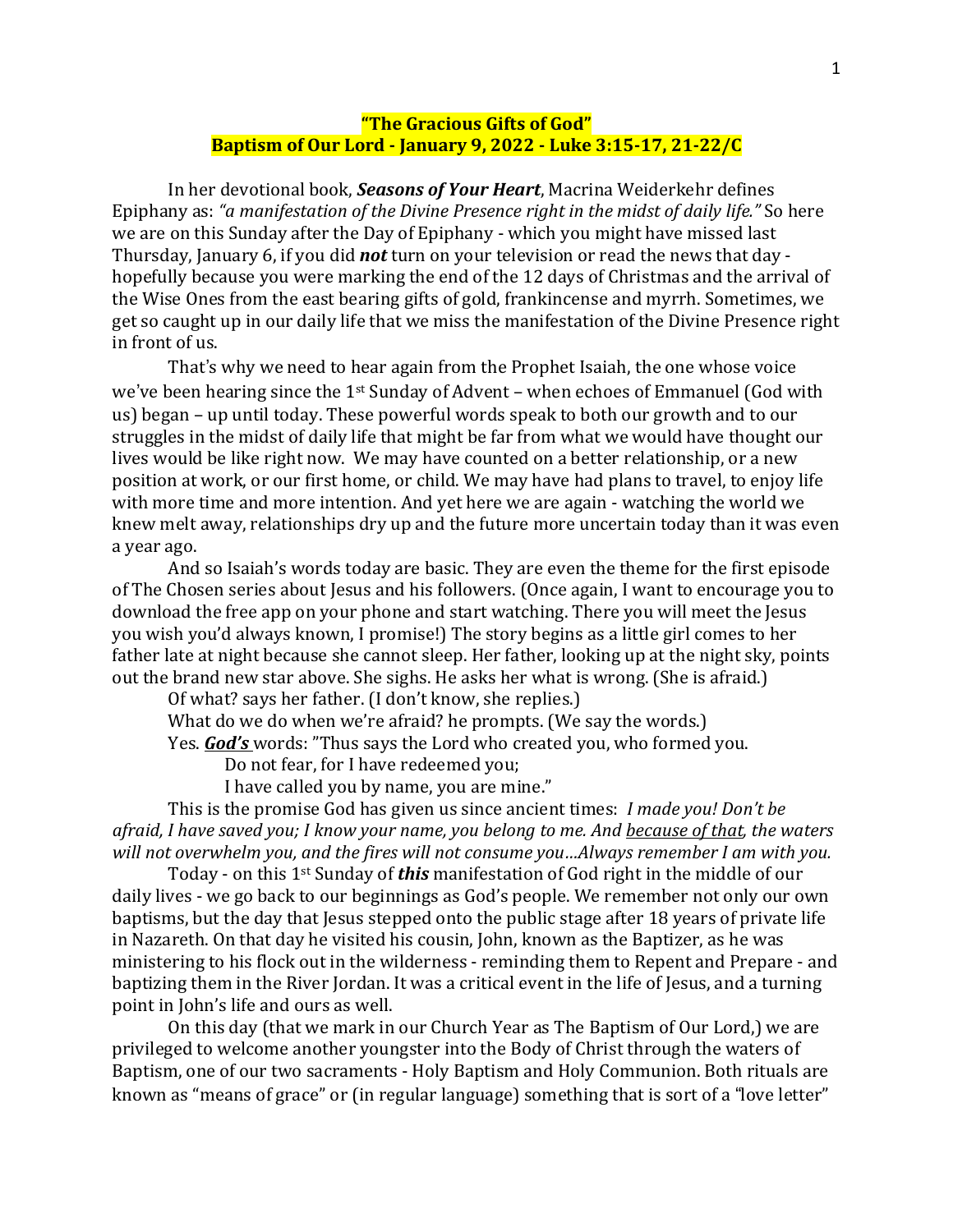to us from God - a gift from someone who cares, who has always known us and who cares about us more than even we can imagine. Sometimes, just the simple knowledge of that kind of gift, can change who we are. But even more than that, it can change how we live. Especially in the way Luke tells the story of Jesus's baptism, we get a very clear picture of what makes a Sacrament a sacrament. In short: a sacrament is not something we do for God; a sacrament is something *God does* for us. So, *why did Jesus need to be Baptized?* Part of the Answer is: Jesus didn't do it for God; **God** did it for Jesus.

You see, even for Jesus, Baptism was a gift from God. If you noted in the gospel reading, John does not actually baptize Jesus - nor even speak to him – the action is completely under the direction of the Holy Spirit (consistent with Luke's themes.) When *"all the people were baptized*, *and when Jesus also had been baptized and was praying, the heaven was opened…"* Jesus was already in conversation with the Almighty through prayer. For him, it must have been like coming home - reuniting with The Holy Spirit who descended upon him like a dove, and then the voice of His Father surrounded him with amazing words of affirmation we all wish we heard not just from our parents, but from other important people in our lives. Something like: *"You honor me with your life; you are loved to the moon and back; I couldn't be more proud of you."*

During the 7 weeks of the Season of Epiphany, we will explore how Jesus embodies and reveals the essence of God to us… how the heavens were opened not to amaze *us* – but for God to embrace his Son - the God who will do whatever it takes to be among us – to BE us! Jesus' "new life" was beginning, as the One who would bring about an historic transformation from the old age to the new age: the divine presence in the midst of our daily life.

Even John the Baptist was a human being. And though he was also born via divine intervention, just as Jesus was, John was created for the purpose of preparing people to hear, to see and to receive the one who was to come. In vs 16-20 he portrays that one with the popular expectations for the Messiah: A man of strength and power, a man of whom we are not worthy, a bringer of the Holy Spirit who would gather in the harvest and judge it as good, healthy grain or something to be destroyed in unquenchable fire.

But then, John's eye caught Jesus in the crowd, and even for the miracle boy named John the Baptizer - nothing would ever be the same. For this is the point at which Jesus becomes publicly identified with something well beyond what the people had known before – a different understanding of God– a way of life that was all brand new. Folks had been waiting generations for this - for this One - this One they called the Anointed One: Messiah.

*"What do you remember about your child's baptism day?*" is a question I ask of parents. Was it the amazing experience of seeing the Holy Spirit planted in your child so their faith will grow over their whole lives? Was it seeing God claiming your child forever in love? Not usually. The answers are usually more about *intangibles* like family, belonging, names, and joy. It's not the ritual washing, the candle or the anointing with oil – none of those *visible* signs are the first memories. It is mostly about the *invisible marks*, the ones that draw us together as the body of Christ – a fellowship of believers –"The Church."

And it is exactly these invisible marks for which the whole world yearns - those who do not believe, those who have stopped believing and those whose belief is a little ragged and worn. We hear that folks are done with churches. But I tell you, God will continue to